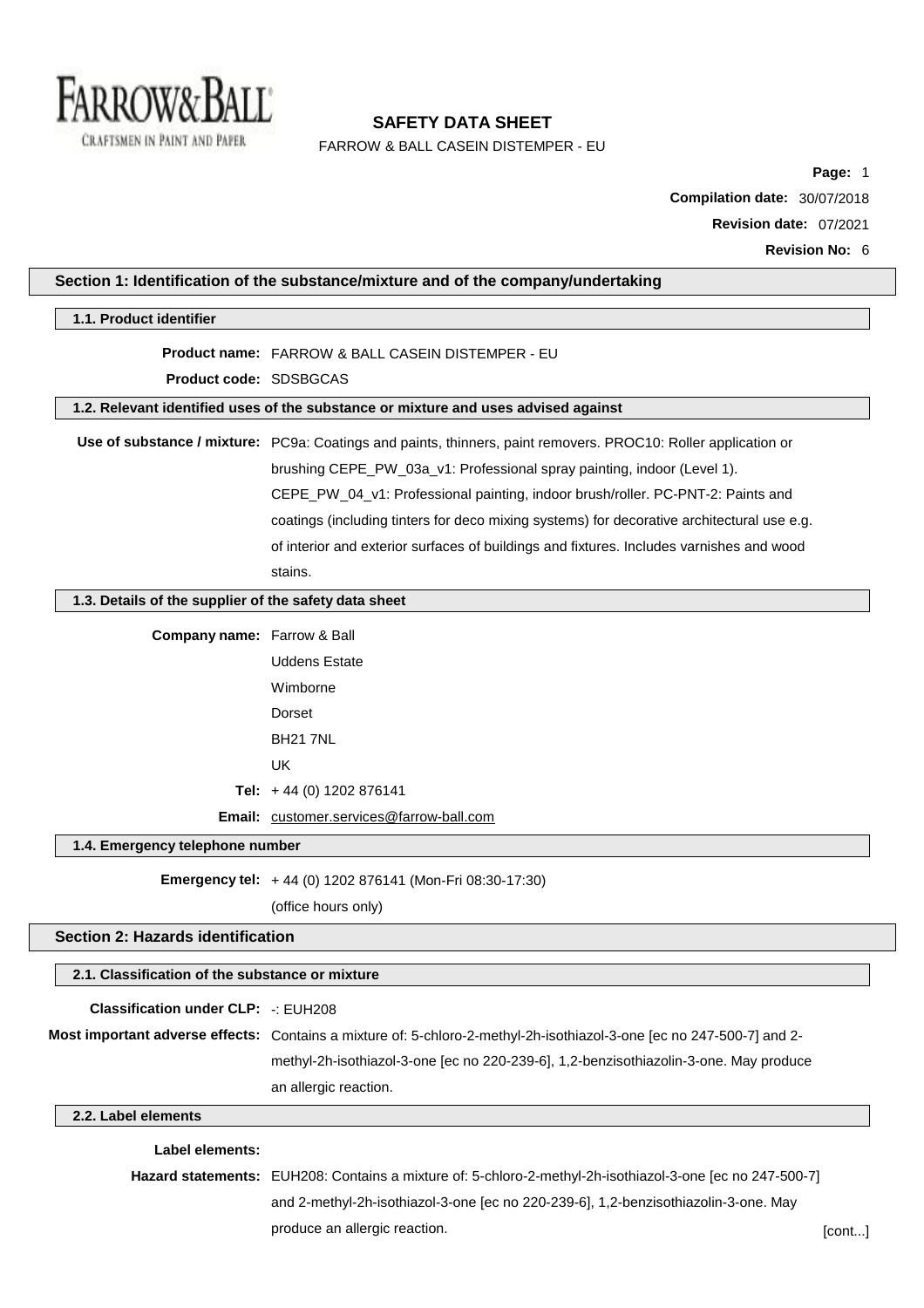## FARROW & BALL CASEIN DISTEMPER - EU

**Page:** 2

#### **Precautionary statements:** P101: If medical advice is needed, have product container or label at hand.

P102: Keep out of reach of children.

P103: Read label before use.

#### **2.3. Other hazards**

#### **PBT:** This product is not identified as a PBT/vPvB substance.

### **Section 3: Composition/information on ingredients**

**3.2. Mixtures**

#### **Hazardous ingredients:**

CALCIUM CARBONATE

| <b>EINECS</b> | CAS      | PBT / WEL                                               | <b>CLP Classification</b> | Percent |
|---------------|----------|---------------------------------------------------------|---------------------------|---------|
|               | 471-34-1 | Substance with a Community<br>workplace exposure limit. |                           | 30-50%  |

#### TITANIUM DIOXIDE - REACH registered number(s): 01-2119489379-17-0000

| 236-675-5 | 13463-67-7 | Substance with a Community | ،00 |  |
|-----------|------------|----------------------------|-----|--|
|           |            | workplace exposure limit.  |     |  |

**Contains:** The data quoted is for an untinted white base.

### **Section 4: First aid measures**

#### **4.1. Description of first aid measures**

**Skin contact:** Wash immediately with plenty of soap and water.

**Eye contact:** Bathe the eye with running water for 15 minutes.

**Ingestion:** Wash out mouth with water.

**Inhalation:** Not applicable.

#### **4.2. Most important symptoms and effects, both acute and delayed**

**Skin contact:** There may be mild irritation at the site of contact.

**Eye contact:** There may be irritation and redness.

**Ingestion:** There may be irritation of the throat.

**Inhalation:** No symptoms.

## **4.3. Indication of any immediate medical attention and special treatment needed**

**Immediate / special treatment:** Not applicable.

## **Section 5: Fire-fighting measures**

**5.1. Extinguishing media**

**Extinguishing media:** Suitable extinguishing media for the surrounding fire should be used. Use water spray

to cool containers.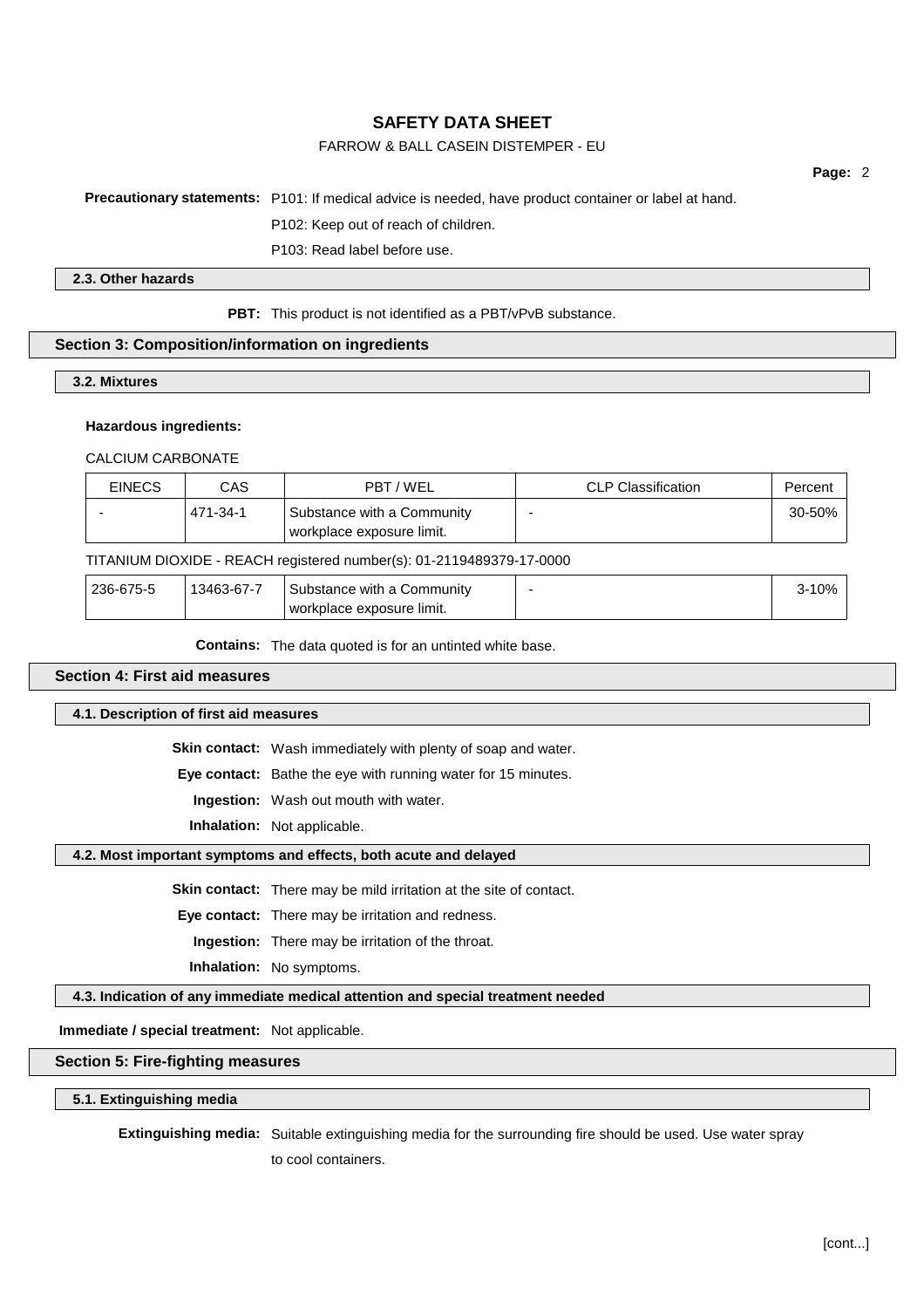## FARROW & BALL CASEIN DISTEMPER - EU

#### **5.2. Special hazards arising from the substance or mixture**

**Exposure hazards:** Not applicable.

#### **5.3. Advice for fire-fighters**

**Advice for fire-fighters:** Wear self-contained breathing apparatus.

### **Section 6: Accidental release measures**

### **6.1. Personal precautions, protective equipment and emergency procedures**

**Personal precautions:** Refer to section 8 of SDS for personal protection details. Turn leaking containers leakside up to prevent the escape of liquid. Mark out the contaminated area with signs and prevent access to unauthorised personnel.

## **6.2. Environmental precautions**

**Environmental precautions:** Do not discharge into drains or rivers. Contain the spillage using bunding.

### **6.3. Methods and material for containment and cleaning up**

**Clean-up procedures:** Absorb into dry earth or sand. Transfer to a closable, labelled salvage container for

disposal by an appropriate method.

#### **6.4. Reference to other sections**

**Reference to other sections:** Refer to section 8 of SDS.

#### **Section 7: Handling and storage**

#### **7.1. Precautions for safe handling**

**Handling requirements:** Ensure good ventilation during application and drying. Do not get in eyes, on skin, or on

clothing.

## **7.2. Conditions for safe storage, including any incompatibilities**

**Storage conditions:** Store in a cool, well ventilated area. Keep container tightly closed. The floor of the storage room must be impermeable to prevent the escape of liquids.

**Suitable packaging:** Not applicable.

**7.3. Specific end use(s)**

**Specific end use(s):** No data available.

### **Section 8: Exposure controls/personal protection**

**8.1. Control parameters**

**Workplace exposure limits:** No data available.

**DNEL/PNEC Values**

**DNEL / PNEC** No data available.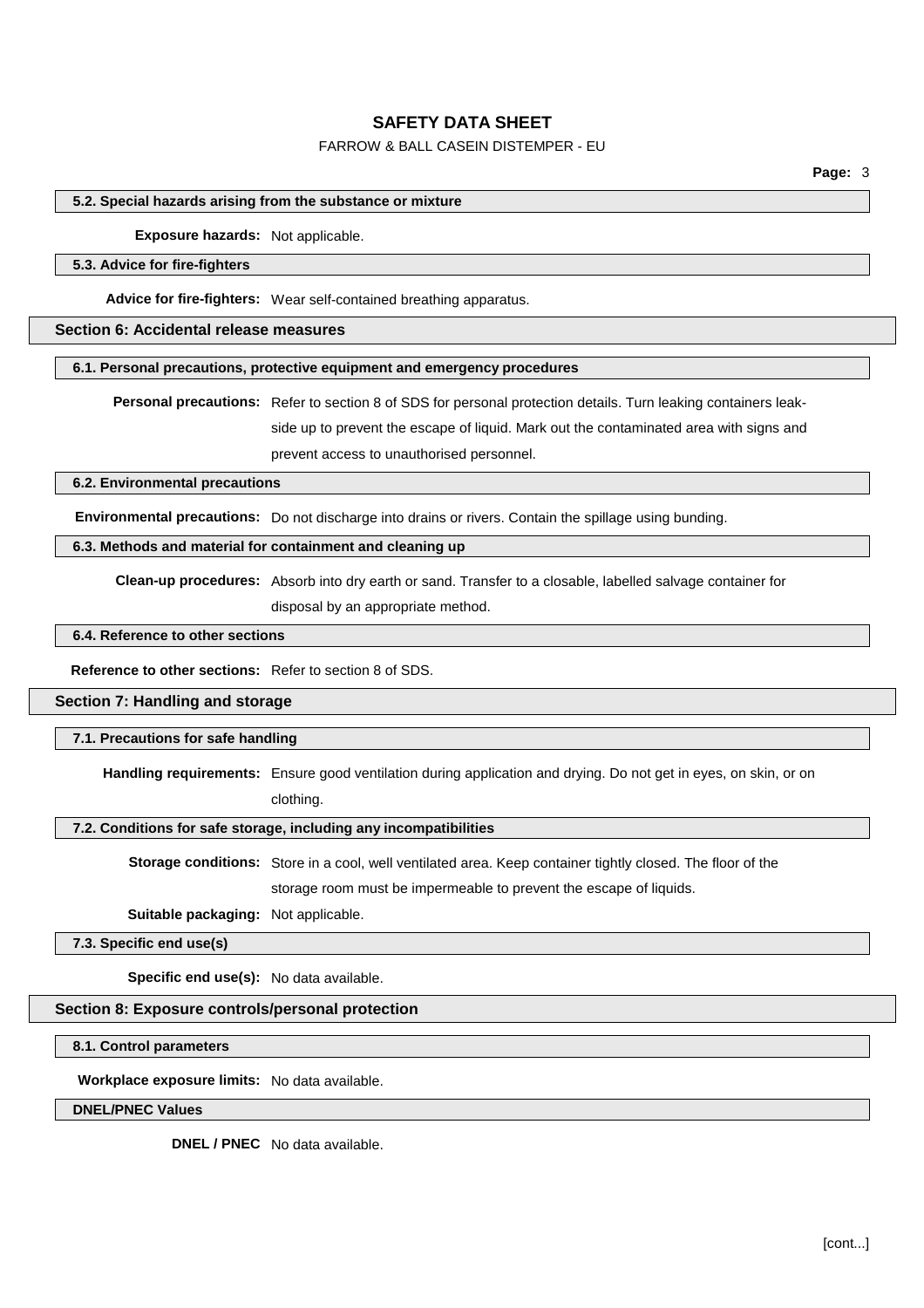## FARROW & BALL CASEIN DISTEMPER - EU

| 8.2. Exposure controls                     |                                                                                                                  |  |
|--------------------------------------------|------------------------------------------------------------------------------------------------------------------|--|
|                                            | <b>Engineering measures:</b> The floor of the storage room must be impermeable to prevent the escape of liquids. |  |
|                                            | CEPE PW 03a $v1:30\%$ = general room ventilation (e.g. open windows).                                            |  |
|                                            | CEPE PW 04 v1: $30\%$ = general room ventilation (e.g. open windows).                                            |  |
|                                            | <b>Respiratory protection:</b> Respiratory protection not required. CEPE PW 03A v1: Not Required.                |  |
|                                            | CEPE PW 04 v1: Not Required.                                                                                     |  |
|                                            | Hand protection: Protective gloves. Nitrile rubber. (EN 374).                                                    |  |
|                                            | <b>Eye protection:</b> Safety glasses. (EN 166).                                                                 |  |
|                                            | <b>Skin protection:</b> Protective clothing.                                                                     |  |
|                                            | <b>Environmental:</b> Prevent from entering in public sewers or the immediate environment.                       |  |
| satian A. Bhuaisel and abamisel nuanautisa |                                                                                                                  |  |

## **Section 9: Physical and chemical properties**

## **9.1. Information on basic physical and chemical properties**

|                                           | <b>State: Emulsion</b>                           |                 |
|-------------------------------------------|--------------------------------------------------|-----------------|
|                                           | <b>Odour:</b> Barely perceptible odour           |                 |
| <b>Evaporation rate: Slow</b>             |                                                  |                 |
|                                           | <b>Oxidising:</b> Non-oxidising (by EC criteria) |                 |
| <b>Solubility in water:</b> Miscible      |                                                  |                 |
| <b>Boiling point/range°C: 100</b>         | <b>Flash point °C:</b> $>100$                    |                 |
| <b>Relative density:</b> $1.2 - 1.4$ g/cc |                                                  | $pH: 8.0 - 8.5$ |
|                                           | <b>VOC g/l:</b> 15.6 g/l a $(30 \text{ g/l})$    |                 |

**9.2. Other information**

**Other information:** Not applicable.

## **Section 10: Stability and reactivity**

**10.1. Reactivity**

**Reactivity:** Stable under recommended transport or storage conditions.

**10.2. Chemical stability**

**Chemical stability:** Stable under normal conditions.

## **10.3. Possibility of hazardous reactions**

**Hazardous reactions:** Hazardous reactions will not occur under normal transport or storage conditions.

Decomposition may occur on exposure to conditions or materials listed below.

**10.4. Conditions to avoid**

**Conditions to avoid:** Heat.

#### **10.5. Incompatible materials**

**Materials to avoid:** Strong oxidising agents. Strong acids.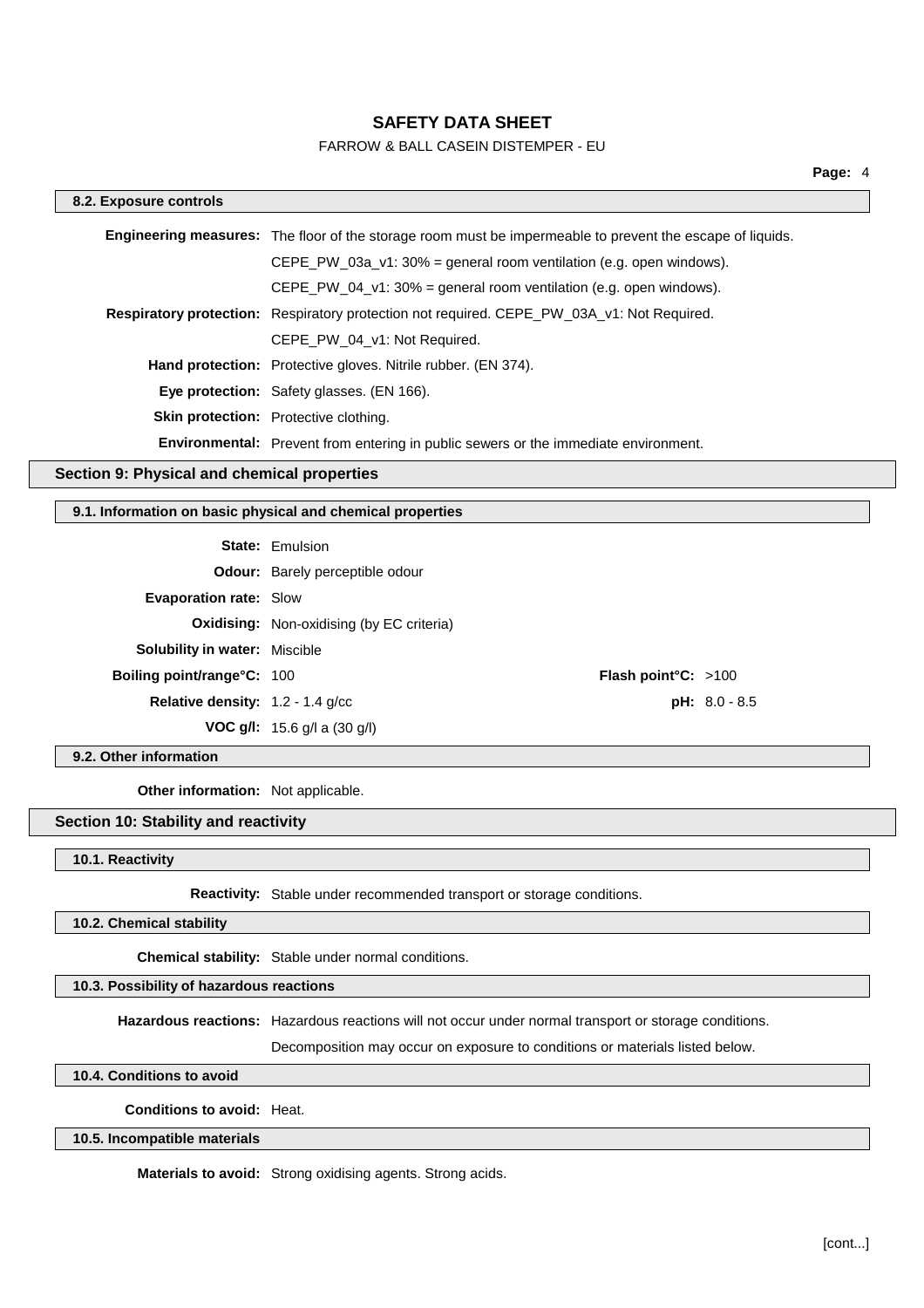## FARROW & BALL CASEIN DISTEMPER - EU

**Page:** 5

#### **10.6. Hazardous decomposition products**

**Haz. decomp. products:** No data available.

## **Section 11: Toxicological information**

#### **11.1. Information on toxicological effects**

**Toxicity values:** No data available.

**Symptoms / routes of exposure**

**Skin contact:** There may be mild irritation at the site of contact.

**Eye contact:** There may be irritation and redness.

**Ingestion:** There may be irritation of the throat.

**Inhalation:** No symptoms.

**Other information:** Not applicable.

**Section 12: Ecological information**

**12.1. Toxicity**

**Ecotoxicity values:** No data available.

**12.2. Persistence and degradability**

**Persistence and degradability:** Not biodegradable.

**12.3. Bioaccumulative potential**

**Bioaccumulative potential:** Bioaccumulation potential.

**12.4. Mobility in soil**

**Mobility:** Readily absorbed into soil.

### **12.5. Results of PBT and vPvB assessment**

**PBT identification:** This product is not identified as a PBT/vPvB substance.

**12.6. Other adverse effects**

**Other adverse effects:** No data available.

## **Section 13: Disposal considerations**

**13.1. Waste treatment methods**

|                             | <b>Disposal operations:</b> Disposal should be in accordance with local, state or national legislation. |
|-----------------------------|---------------------------------------------------------------------------------------------------------|
|                             | <b>Recovery operations:</b> Recycling/reclamation of other inorganic materials.                         |
| Waste code number: 08 01 12 |                                                                                                         |
|                             | <b>Disposal of packaging:</b> Dispose of as normal industrial waste.                                    |
|                             | <b>NB:</b> The user's attention is drawn to the possible existence of regional or national              |
|                             | regulations regarding disposal.                                                                         |